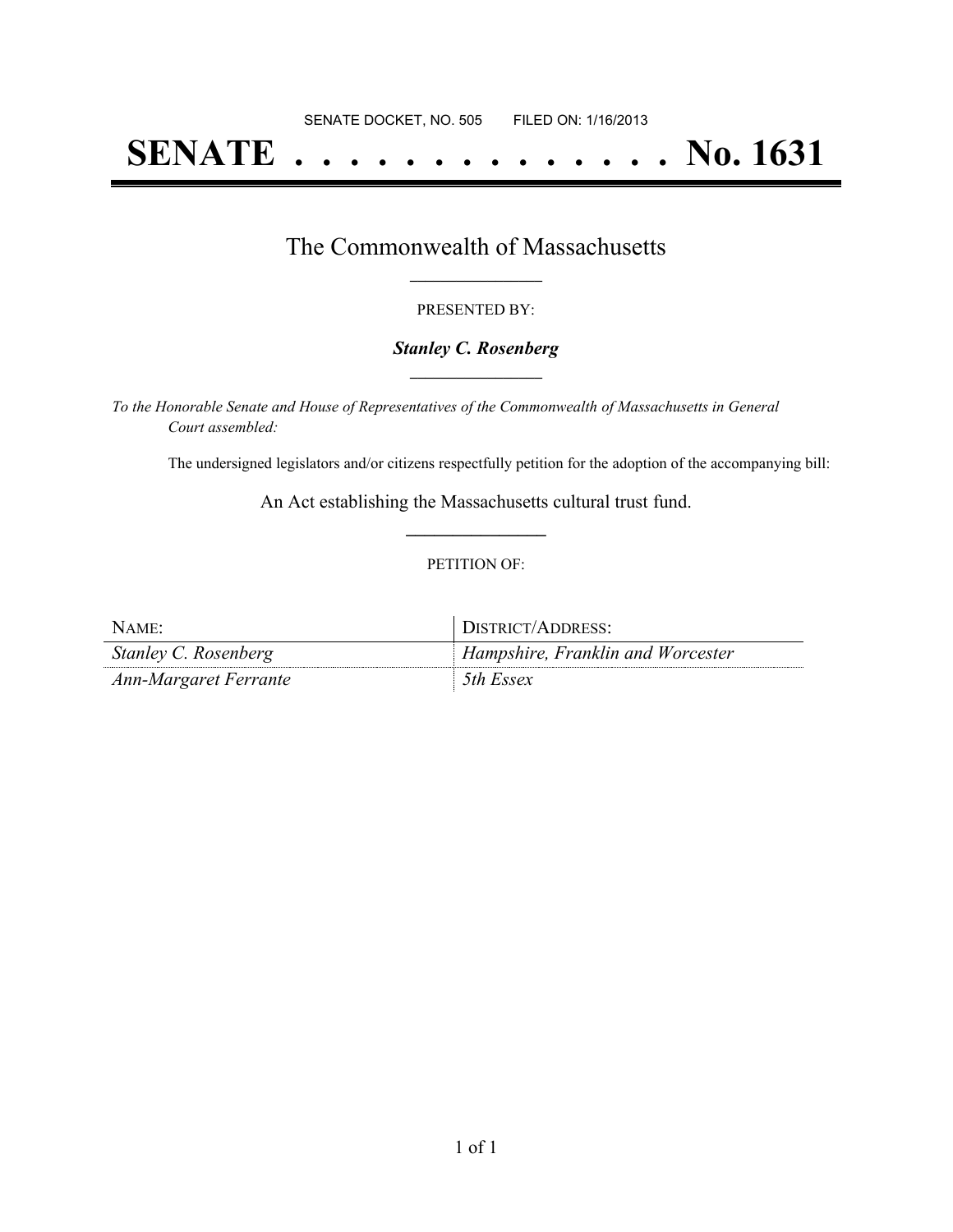## **SENATE . . . . . . . . . . . . . . No. 1631**

By Mr. Rosenberg, a petition (accompanied by bill, Senate, No. 1631) of Stanley C. Rosenberg and Ann-Margaret Ferrante for legislation to establish the Massachusetts cultural trust fund. Tourism, Arts and Cultural Development.

### [SIMILAR MATTER FILED IN PREVIOUS SESSION SEE SENATE, NO. *1714* OF 2011-2012.]

## The Commonwealth of Massachusetts

**\_\_\_\_\_\_\_\_\_\_\_\_\_\_\_ In the Year Two Thousand Thirteen \_\_\_\_\_\_\_\_\_\_\_\_\_\_\_**

An Act establishing the Massachusetts cultural trust fund.

Be it enacted by the Senate and House of Representatives in General Court assembled, and by the authority *of the same, as follows:*

| 1  | SECTION 1. The general court finds: that it is in the interest of the                              |
|----|----------------------------------------------------------------------------------------------------|
| 2  | commonwealth to promote the prosperity and general welfare of all citizens by enhancing the        |
| 3  | vitality of our cities, towns and neighborhoods; that art, history, and humanities contribute      |
| 4  | immeasurably to the quality of life, the economy, tourism industry and education; that cultural    |
| 5  | organizations throughout the commonwealth play an invaluable role in ensuring that the benefits    |
| 6  | of the art, history, and humanities are extended to the people and communities of the              |
| 7  | commonwealth; that these vital cultural organizations have been undercapitalized and have been     |
| 8  | subject to inconsistent funding as a result of fluctuating economic conditions; and that the       |
| 9  | establishment of a permanent, interest generating fund as an additional source of revenue for      |
| 10 | nonprofit art, history, and humanities organizations, specifically for the building of endowments, |
| 11 | the improvement of institutional and financial stability, and investment in arts related economic  |
| 12 | development projects is essential to quality of life in the commonwealth.                          |
| 13 | SECTION 2. Chapter 10 of the General Laws is hereby amended by inserting                           |
| 14 | after section 52, as appearing in the 2010 Official Edition, the following section:-               |
| 15 | Section 52A. (a) There is hereby established upon the books of the                                 |
| 16 | commonwealth a separate trust fund to be known as the Massachusetts Cultural Trust Fund, the       |
| 17 | purpose of which shall be to finance, when fully vested, the operations of the Massachusetts       |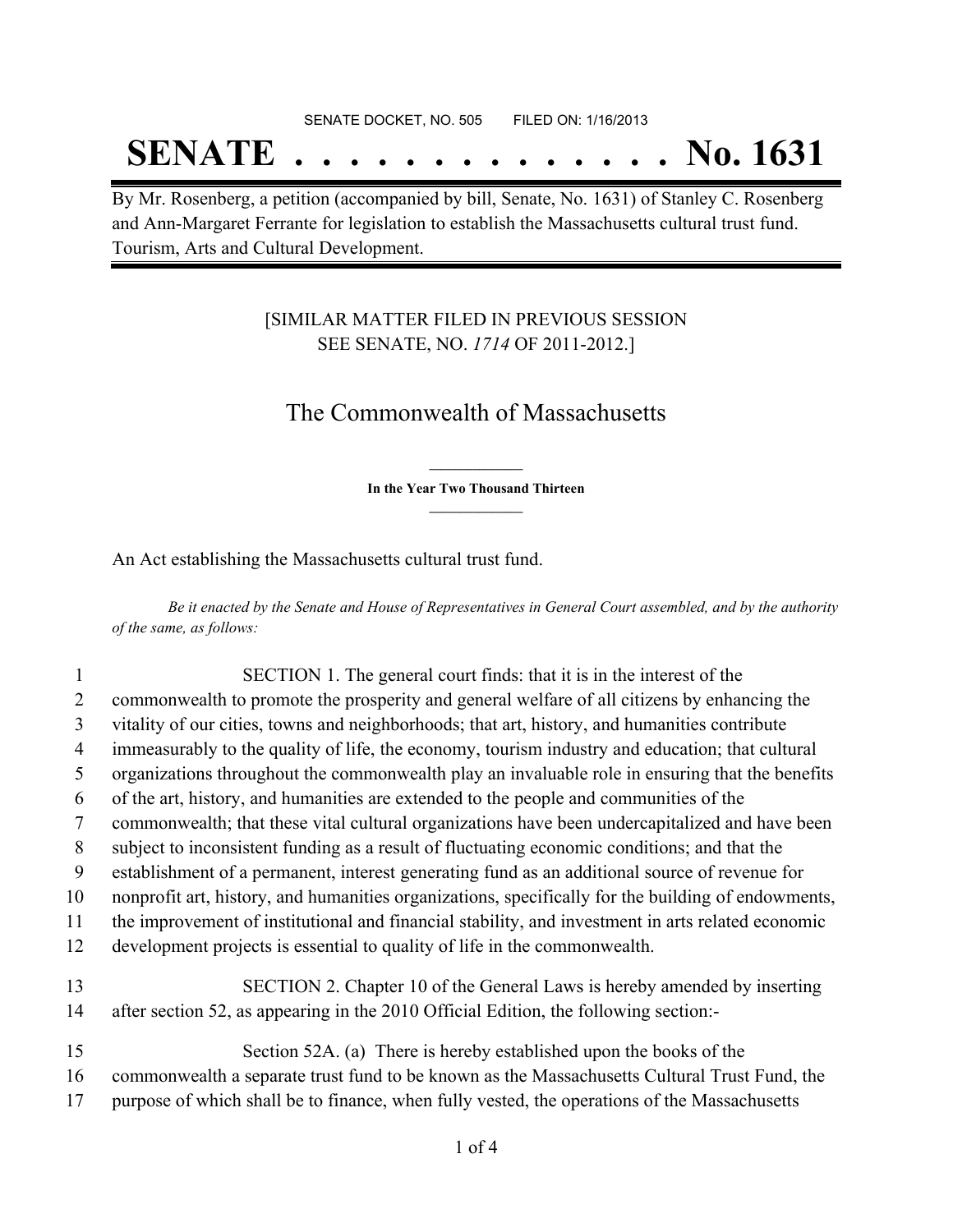cultural council, established in section 52, and the activities and programs of organizations, profit or non profit, public or private, within the commonwealth and concerned with the arts, history, humanities, interpretive sciences. Said fund shall be considered "fully vested" when the treasurer certifies to the comptroller, the fiscal affairs division, the house and senate committees on ways and means, the joint committee on tourism arts and cultural development and the joint committee on economic development and emerging technologies that the fund has accrued \$1,000,000,000 of principal. Said fund shall 25 (b) In conjunction with the preparation of the commonwealth's comprehensive annual financial report, the comptroller shall prepare and issue an annual report detailing the revenues and expenditures of the fund. 28 (c) The fund shall be managed by the state treasurer. All transactions affecting the fund including, but not limited to, all amounts credited to and all expenditures, transfers or allocations made from the fund, shall be recorded by subsidiary on the Massachusetts management accounting and reporting system. 32 (d) The trust fund shall be classified by the comptroller as a non-budgeted fund of the commonwealth. Amounts credited to the fund, including both principal and earnings, shall not be subject to the calculation of the consolidated net surplus pursuant to sections 2H and 5C of chapter 29. 36 (e) Earnings and interest credited to said fund shall be expended, when the fund is fully vested, by the Massachusetts Cultural Council, in accordance with the provisions of the strategic plan for the creative economy, pursuant to the provisions of paragraph (i), to supplant and supersede the appropriations of the Massachusetts Cultural Council in the preceding fiscal year. 41 (f) The council shall administer the expenditure of the income, earnings and interest in the Massachusetts Cultural Trust Fund, when fully vested, to (i) finance the operations and grant-making programs of the council and (ii) finance the facilities, activities and programs of Massachusetts-based organizations in the creative economy industries, both for-profit and non-profit, concerned with the arts, humanities, interpretive sciences, community arts and local arts and (iii) support and leverage investment in the creative economy, including but not limited to grants, loans, and equity investments in galleries and museums, arts and cultural-based commercial enterprises, centers of excellence in the arts, organizations and educational institutions, and real estate developments that include both affordable and market rate housing or studio space for artists, including but not limited to mill rehabilitation, and so-called second-story investments, artist live-work space, and the development of gallery streets.

52 (g) No more than 20 per cent of the moneys transferred to the fund each year shall be deposited within the Massachusetts Development Finance Agency, created pursuant to chapter 23G. The funds shall be invested by the Massachusetts Development Finance Agency in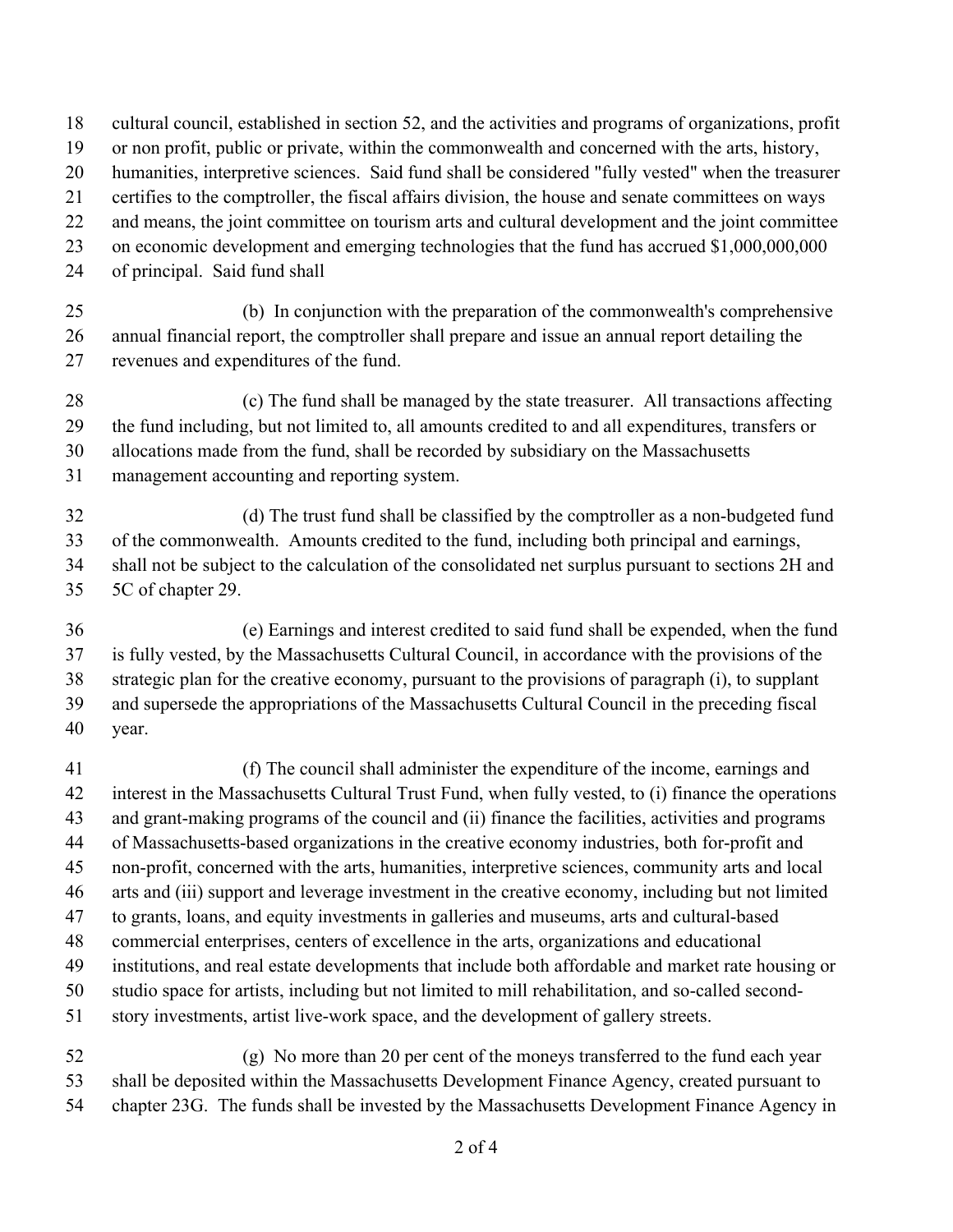- projects that further the arts including, but not limited to, galleries and museums, arts and
- cultural-based companies, organizations and educational institutions, and real estate
- developments that include housing or studio space for artists. The monies may be used to make
- equity investments or loans. Net earnings on funds so invested shall be remitted to the
- Massachusetts Cultural Trust Fund to be reinvested or distributed to the Massachusetts cultural
- council. The Massachusetts Development Finance Agency shall be allowed to charge related
- expenses to the fund including staff time and overhead and out of pocket expenses. Funds
- managed by the Massachusetts Development Finance Agency shall be used to further the
- mission of the Massachusetts Cultural Trust Fund and as opposed to maximizing financial
- returns.
- 65 (h) The Massachusetts Cultural Trust Fund shall be credited with (1) all
- amounts transferred pursuant to subparagraph (1) of section 5C of chapter 29; (2) any
- appropriation, grant, gift or other contribution explicitly made to the trust fund; (3) income
- derived from the investment of amounts credited to the trust fund.
- 69 (i) The Massachusetts Cultural Council shall, on annual basis, not later than
- December 1, publish a strategic plan on the cultural economy recommending to the
- Massachusetts General Court the most effective and prudent uses of the income, earnings and
- interest available in said trust fund for the financing of the operations of the Massachusetts
- Cultural Council and the financing of the facilities, activities and programs of organizations, both
- for-profit and non-profit, within the Commonwealth concerned with the arts, humanities,
- interpretive sciences, community arts and local arts.
- 76 (j) Said strategic plan shall outline the role of state agencies as they support the creative economy industries, including a projection of any future costs for the Massachusetts Cultural Council, annualization, and savings resulting from any financing recommendations. Said financing recommendations shall not be predicated upon unexpended amounts from the current fiscal year being automatically made available for re-appropriation for the same purpose in the subsequent fiscal year, but nothing contained herein shall preclude the council from
- making a recommendation to re-appropriate any unexpended amounts for the same or any other
- purpose authorized by this chapter.
- 84 (k) Said strategic plan shall give priority to the funding of annualization for programs and services obligated in prior fiscal years before recommending financing for the expansion of services or the provision of new services.
- 87 (l) Said strategic plan shall evaluate the performance and effectiveness of all programs funded by the income, earnings, and interest of said trust fund. The Massachusetts Cultural shall undertake a sunset review, so-called, of any such program or service that does not achieve performance expectations. Said commission shall monitor the extent to which funding